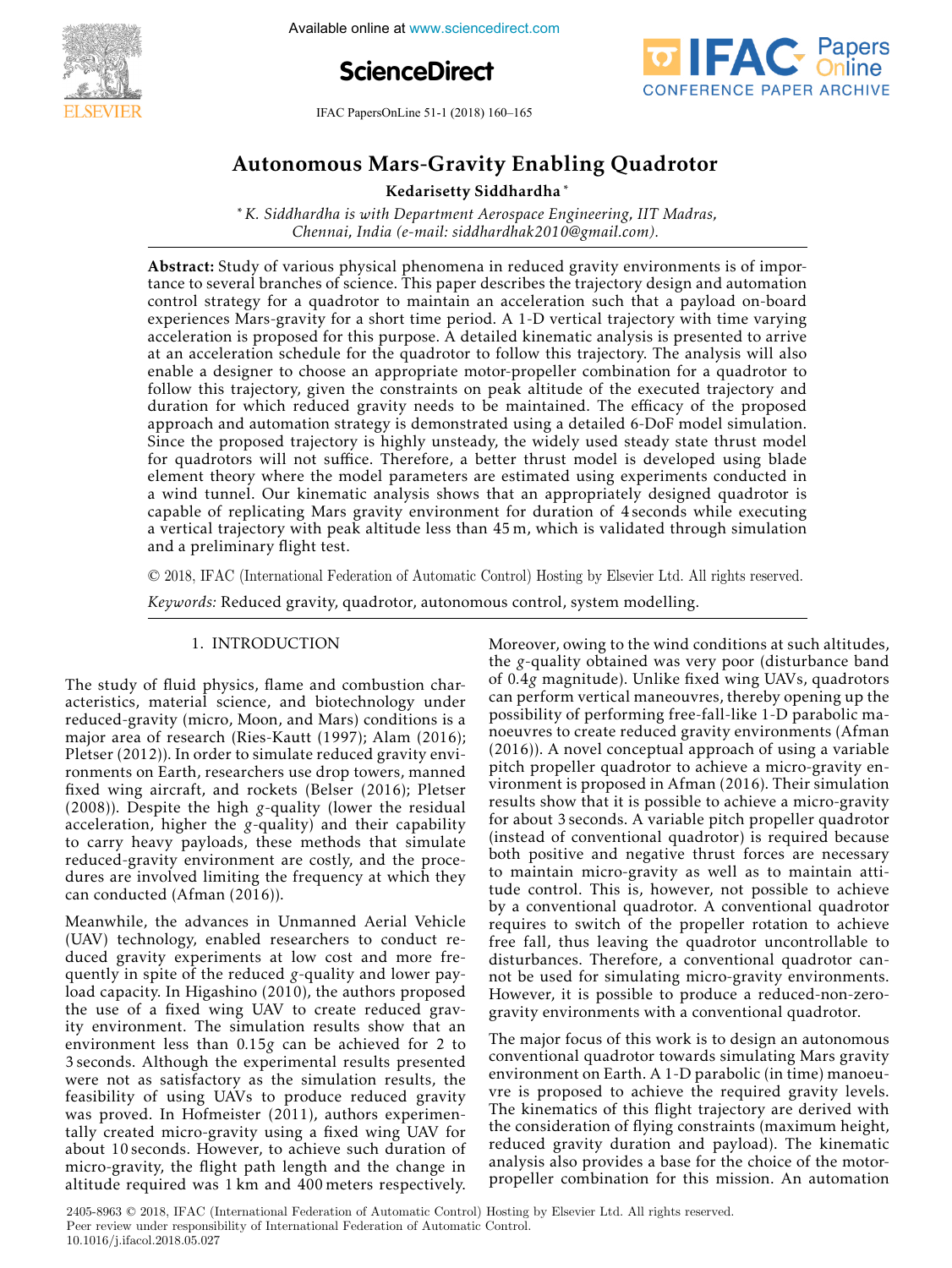control strategy is proposed to enable the quadrotor to execute the desired trajectory autonomously. As the quadrotor has to perform ascent and descent flights to complete the proposed 1-D parabolic manoeuvre, a blade element theory based axial flight model is derived to calculate the thrust and counter torque of a propeller in axial flights. To validate the derived model in axial flight conditions and to estimate model parameters, wind-tunnel experiments are conducted. Finally, simulation and preliminary flight test results are presented to demonstrate the capability of conventional quadrotors to simulate reduced gravity environments.

#### 2. TRAJECTORY DESIGN

One way to create reduced gravity using a fixed wing aircraft is to perform a 2-D parabolic manoeuvre. Fixed wing aircraft require forward speed to be airborne, and therefore, to simulate a reduced gravity environment, they need to have a flight trajectory that spreads along both forward and vertical translational axes. However, owing to its capability to translate only along the vertical axis, a quadrotor can perform a 1-D parabolic (in time) manoeuvre to achieve reduced gravity.

#### *2.1 The Trajectory*

The proposed trajectory a quadrotor need to follow to create Mars-gravity is shown in Fig. 1, and can be divided into five phases. In the first (take-off) phase, quadrotor takes off from ground and hovers at a certain altitude. In the second (climb) phase, it accelerates to reach a certain desired velocity. Once this velocity is achieved, the rotor angular speeds are varied such that the desired constant acceleration is maintained (third phase - reduced gravity phase). After completing the parabolic path, the quadrotor accelerates to break the fall in phase four (decent phase), and performs a controlled landing in phase five (landing phase). These five phases are indicated in Fig. 1. The circled number in the figure marks the beginning of the corresponding phase.



Fig. 1. Phases of 1-D parabolic manoeuvre

### *2.2 Flying Constraints*

There are three constraints that has to be considered while designing a quadrotor to conduct reduced gravity experiments.

• Peak altitude  $(h_{peak})$ : It is the maximum altitude a quadrotor achieves while executing the proposed trajectory. The peak altitude contraint usually arise from governmental regulations on UAV flying. For example, as per the Indian government regulations, the maximum altitude at which a micro UAV (weight less than 2 kg) can fly in an educational/ research institution without local authority permission is 200 ft (60 m approximately) (Air Transport Circular (2016)).

- Reduced gravity time  $(t_{rg})$ : It is the amount of time the quadrotor spends in a reduced gravity state.
- Payload mass  $(m_p)$ : It is the mass of the on-board equipment required to conduct experiments while in reduced gravity state.

## *2.3 Kinematics*

A detailed kinematic analysis is performed to compute the acceleration schedule required for a quadrotor to follow the proposed 1-D trajectory. First, the kinematic equations for phase-3 – the reduced gravity phase – is derived, as the required accelerations in the other phases, especially the desired acceleration in climb phase, will depend upon this.

*Phase-3* The acceleration experienced by a payload onboard is

$$
a_{\exp} = a_{\mathrm{E}} - a_{\mathrm{b}} \tag{1}
$$

where,  $a_{\rm E}$  is gravitational acceleration of Earth, and  $a_{\rm h}$  is the acceleration of the body (quadrotor). We have

$$
a_{\rm b} = a_{\rm f} + a_{\rm E} \tag{2}
$$

where,  $a_f$  is the body acceleration due to thrust and drag forces acting on it.

For the purpose of this paper, the required experienced acceleration  $a_M$  – the acceleration due to gravity on Mars. From the equations (1) and (2), the desired acceleration due to thrust of the rotors (we neglect drag in this analysis) is

$$
a_{\rm f} = -a_{\rm M} \tag{3}
$$

From the kinematic equations for one dimensional motion, we obtain

$$
h_{\text{peak}} = h_3 - \frac{1}{8} a_{\text{rg}} t_{\text{rg}}^2, \quad v_3 = -v_5 = -\frac{a_{\text{rg}} t_{\text{rg}}}{2}
$$
 (4)

where,  $h_i$  and  $v_i$  are respectively the altitude and velocity at the beginning of phase-*i*, *t*rg is the duration of phase-3, and  $a_{\text{rg}} = a_{\text{f}} + a_{\text{E}} = -a_{\text{M}} + a_{\text{E}}$  is the body acceleration in phase-3.

*Phase-2* The kinematic equations for phase-2 gives us

$$
h_3 = h_2 + \frac{a_{\rm rg}^2 t_{\rm rg}^2}{8a_{23}}, \quad t_{23} = -\frac{a_{\rm rg} t_{\rm rg}}{2a_{23}} \tag{5}
$$

where,  $t_{23}$  is the duration of phase-2, and  $a_{23}$  is body acceleration in phase-2. Note that in deriving the above relations, we used  $v_3$  from equation (4).

From equations (4) and (5), we can obtain the acceleration requirement and its duration in phase 2, given the constraints on  $h_{\text{peak}}$  and  $t_{\text{rg}}$  as

$$
a_{23} = \frac{a_{\rm rg}^2 t_{\rm rg}^2}{8(h_{\rm peak} - h_2) + a_{\rm rg} t_{\rm rg}^2}, \quad t_{23} = -\frac{a_{\rm rg} t_{\rm rg}}{2a_{23}} \tag{6}
$$

Assuming a hover altitude of 5 m  $(h_2)$  and using the above derived relations, we have computed the peak altitude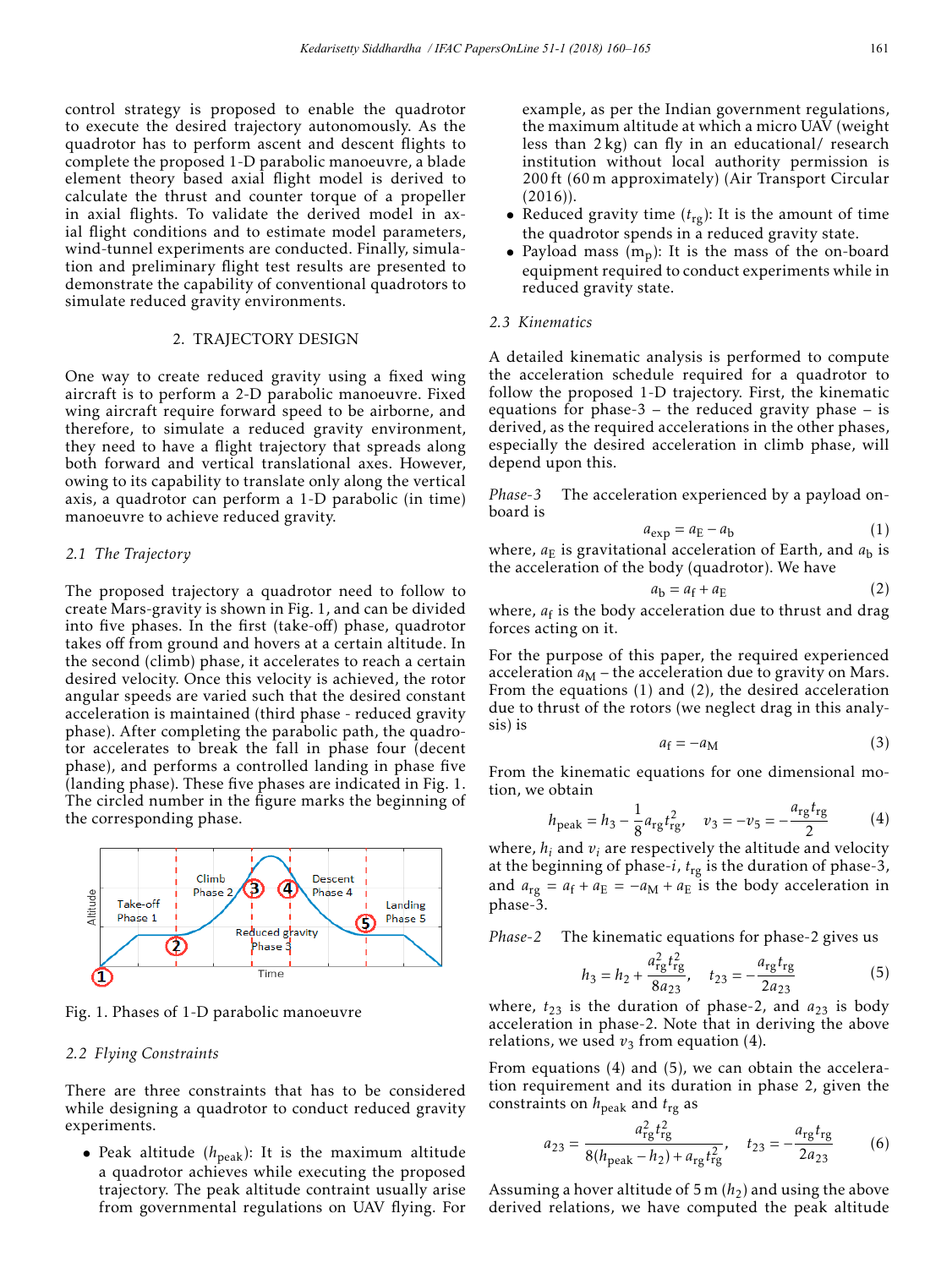and the time duration of phase 2  $(t_{23})$  as a function of acceleration requirement in phase  $2(a_{23})$  for various values of reduced gravity duration. These are plotted in Fig. 2. These charts will help a designer to estimate the maximum acceleration requirement, given the  $h_{\text{peak}}$  and *t*rg constraints, to make an appropriate motor-propeller selection as described in the next section.



Fig. 2. Design charts obtained from kinematic analysis

### 3. MOTOR-PROPELLER SELECTION

Unlike the general quadrotor design for which the major design criteria are agility, range and endurance, the design criterion for a quadrotor to create reduced gravity is the ability to produce required acceleration in the ascent and descent phases. Thus the quadrotor should be designed such that maximum thrust produced by the motor-propeller combination meets this requirement. Fig. 2a provides the acceleration requirement  $(a_{23})$  in ascent and descent phases given the *h*peak and *t*rg constraints. Given this, the acceleration that the motorpropeller combination should produce is obtained from equation (2) as

$$
a_{\rm f} = a_{23} - a_{\rm E} \tag{7}
$$

Thus, the minimum thrust constraint can be written as

$$
T \ge k_s m_q a_f \tag{8}
$$

where,  $k_s$  is the safety factor taken as 1.5 in practice. Here, the quadrotor mass  $m_q$  is

$$
m_{\rm q} = 4m_{\rm a} + m_{\rm k} + m_{\rm p} \tag{9}
$$

where,  $m_p$  is the payload mass,  $m_k$  is the known mass, that is, the mass of the battery, frame, electronics, etc., and  $m_a$  is the mass of motor-propeller module.

Thus, any motor-propeller combination that satisfies the following constraint can be chosen of this mission

$$
T \ge k_s (4m_a + m_k + m_p)a_f \tag{10}
$$

Note that this is a 'design relation' wherein the quantities on both the right hand side (*T* ) and the left hand side (*m*a) depends on the choice of motor-propeller combination.

# 4. CONTROL AND AUTOMATION STRATEGY

From the kinematic analysis presented in Section 2, the acceleration schedule – acceleration value and duration for each phase – is known, which when followed will result in the on-board payload experiencing reduced gravity (Mars-gravity in our case) for the required duration. To implement this acceleration schedule on a quadrotor with the motor and propeller appropriately chosen as in the previous section, we propose the following control and automation strategy. We propose to use a low-level attitude controller and higher level automation (altitudeacceleration controller for various flight phases) as described below.

## *4.1 Attitude Control*



Fig. 3. Attitude controller structure

A 2-loop feedback control structure is chosen for attitude controller as shown in Fig. 3. An outer loop with attitude feedback, and an inner loop with body rate feedback makes this control structure robust to disturbances such as model uncertainties, measurement noise, and environmental disturbances.

## *4.2 Automation*



Fig. 4. Automation strategy

To enable a quadrotor to autonomously fly the five phases of the proposed reduced gravity manoeuvre, we suggest a state machine like automation as shown in Fig. 4. Depending upon the current phase, the desired acceleration is provided to a PI controller that uses an acceleration feedback to generate appropriate command to be given to the motor-propeller module. For take-off and landing phases (1 and 5), the desired acceleration is generated by an outer PID loop executing an altitude hold (see Fig. 4). In the climb, reduced gravity and decent phases (2, 3, and 4) required acceleration obtained from the kinematic analysis is used as desired acceleration input to the PI controller.

In the case of communication loss or loss of stability, the phase state will be set as 'fault' (Phase f), and the desired acceleration is given as the acceleration due to gravity of Earth. This results in shutting down of all the motors and a resultant free-fall.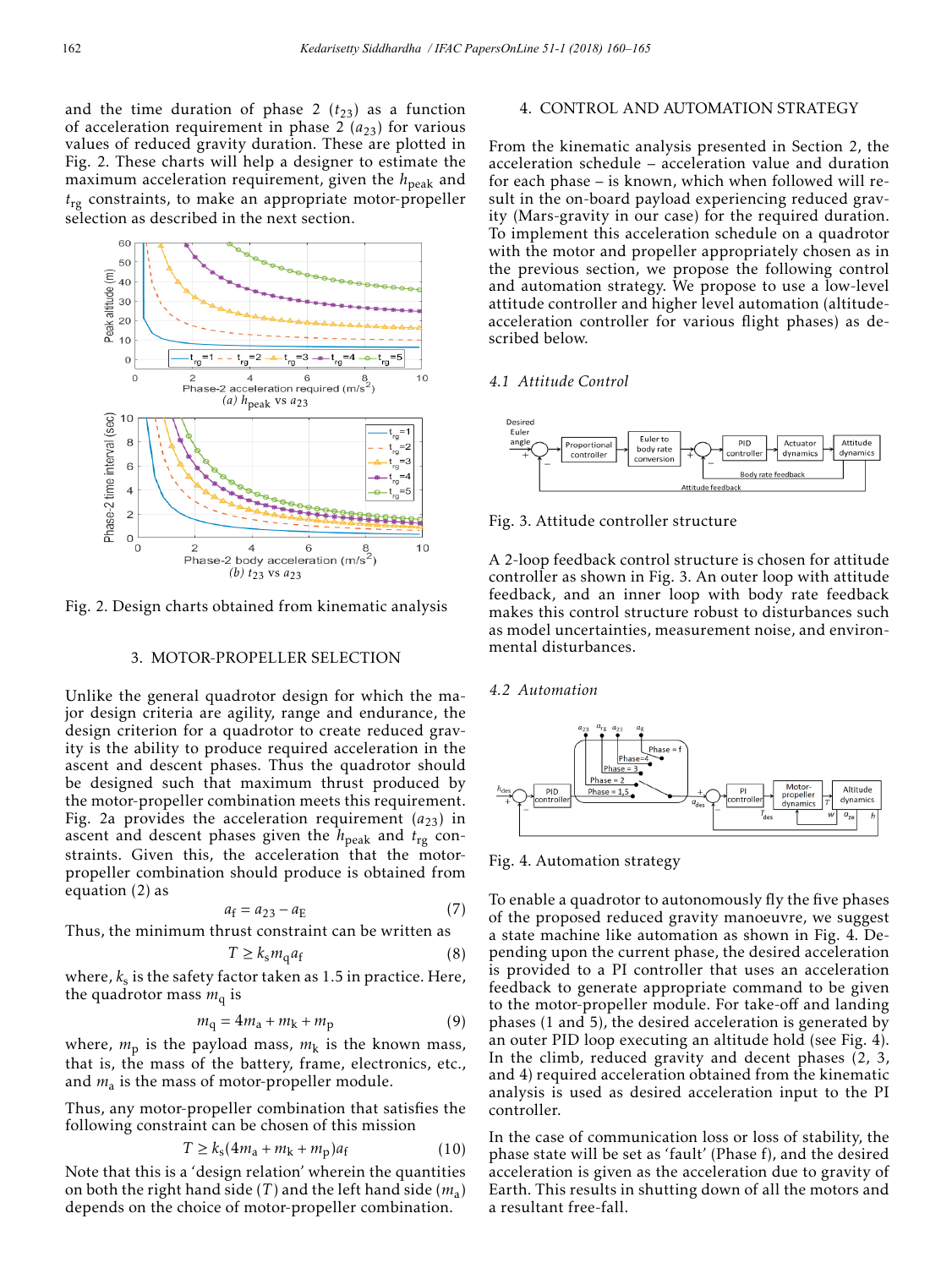# 5. SYSTEM MODELLING

The quadrotor governing equations of motion, and the propeller thrust and counter torque model used in simulations to test the proposed automation strategy are described in this section.

#### *5.1 Governing Equations*

We use the standard rigid body equations, specialized for quadrotors, given as

$$
\frac{d(mV_{b})}{dt} + \Omega_{b} \times (mV_{b}) = F_{p} + F_{g}
$$
\n
$$
\frac{d(\mathbf{I}\Omega_{b})}{dt} + \Omega_{b} \times (\mathbf{I}\Omega_{b}) = \tau_{cg} + \tau_{p} + \tau_{gp}
$$
\n(11)

where,  $V_{\rm b}$  and  $\Omega_{\rm b}$  are the translation and angular velocities in directions of body reference frame axes, *m* is the mass of quadrotor, and I is the rotational inertia matrix of the quadrotor. The description of the forces and torques on the right hand side of equation (11) are as follows:  $F_b$  - force due to propeller,  $F_b$  - force due to gravity, *τ*cg - torque due to center of gravity shift from geometric center,  $\tau_p$  - torque due to propellers, and  $\tau_{gp}$  - torque due to propeller gyroscopic effects.

The widely used and popular thrust model for quadrotor assumes that the thrust produced is directly proportional to the square of RPM (Bouabdallah (2004)). This is true in hover and when the quadrotor is translating steady at very low speeds which usually is the case. However, our proposed trajectory involves varying accelerations and speeds as seen in Section 2, such a thrust model will not suffice. Therefore, we propose a new thrust model, that is more appropriate when axial speeds are non-zero, using blade element theory.

#### *5.2 Thrust model*

To develop a model that predicts the thrust and counter torque produced by a propeller in axial flights, we use the theory of blade element analysis (Leishman (2006)). Consider a propeller with solidity ratio *σ*, effective lift coefficient slope *clα*, blade pitch *θ*, non-dimensional inflow velocity  $\lambda_i$ , and non-dimensional axial velocity  $\lambda_a$ due to ascent or decent. Then from the blade element analysis, the elemental thrust coefficient can be written as (Leishman (2006))

$$
dC_T = \frac{1}{2}c_{l\alpha}\sigma r^2 \left[\theta - \left(\frac{\lambda_i + \lambda_a}{r}\right)\right]
$$
 (12)

where *r* is the non-dimensional radius of the propeller  $(r \in [0,1]).$ 

The solidity ratio  $(\sigma)$  is constant for rectangular blades. However, for usual propellers *σ* varies along the length of the blade as the chord length is not constant. Similarly, the twist of the blade also varies along the blade length. For analysis, we assume second order polynomials to model the variation of  $\sigma$  and  $\theta$  along the blade as

$$
\sigma = \sum_{i=0}^{2} \sigma_i r^i; \quad \theta = \sum_{i=0}^{2} \theta_i r^i \tag{13}
$$

Substituting in equation (12), we get

$$
dC_T = \frac{1}{2}c_{l\alpha} \Big(\sum_{i=0}^2 \sigma_i r^i\Big) \Big[r^2 \Big(\sum_{i=0}^2 \theta_i r^i\Big) - r(\lambda_i + \lambda_a)\Big] dr \tag{14}
$$

By integrating along the blade length, the total thrust coefficient can be obtained as

$$
C_{\rm T} = \frac{1}{2} c_{l\alpha} \Big[ k_1 + k_2 \big( \lambda_i + \lambda_a \big) \Big] \tag{15}
$$

where, the constants  $k_1$  and  $k_2$  are functions of solidity ratio and pitch function coefficients  $\sigma_i$ ,  $\theta_i$ ,  $i = 0, 1, 2$ . Thus, the total thrust produced by a propeller of radius *R* can be obtained by using the relation between thrust and non-dimensional thrust coefficient  $T = C_T \rho \pi R^2 (\omega R)^2$  as

$$
T = \left[\frac{1}{2}c_{l\alpha}\left(k_1 + \frac{k_2v_i}{\omega R}\right)\pi R^4\right]\omega^2 + \left[\frac{1}{2}c_{l\alpha}k_2\pi R^3\right]\omega V_a \quad (16)
$$

The relation between the inflow velocity and angular speed of the propeller is linear  $(v_i = k_v \omega)$ . This can be verified experimentally as shown in Fig. 6(b). Therefore, the thrust produced by the propeller in axial flight can be written as

$$
T = b\omega^2 + b_a\omega V_a \tag{17}
$$

where,  $b = \frac{1}{2}c_{l\alpha}(k_1 + \frac{k_2k_v}{R})\pi R^4$  and  $b_a = \frac{1}{2}c_{l\alpha}k_2\pi R^3$  are hover thrust and axial thrust coefficients respectively.



*(b)* Motor-propeller setup

# Fig. 5. Wind-tunnel experimental setup

In order to experimentally validate the developed theoretical expressions, and to find the thrust coefficients, a sub-sonic wind tunnel is used to simulate the descent flight conditions for a propeller as shown in Fig. 5(a). The wind tunnel is capable of producing inflow velocity upto 12m*/*s inside the chamber. The set-up inside the wind tunnel chamber as shown in Fig. 5(b) consists of motorpropeller combination, a six axis load cell to measure the thrust and counter torque, and an encoder to measure the angular speed of the propeller.

In order to examine the wall-effects on motor-propeller inside the wind tunnel, the values of *T*,  $\omega$  and  $v_i$  are measured without any opposing inflow from wind tunnel (hover condition). The variation of these readings from the measurements obtained outside the wind tunnel are negligible. Thereby, in further wind-tunnel experiments, the wall-effect on motor-propeller module is considered to be negligible. The steady state measurements of *T* vs  $ω$ , and  $v_i$  vs  $ω$  under hover condition are provided in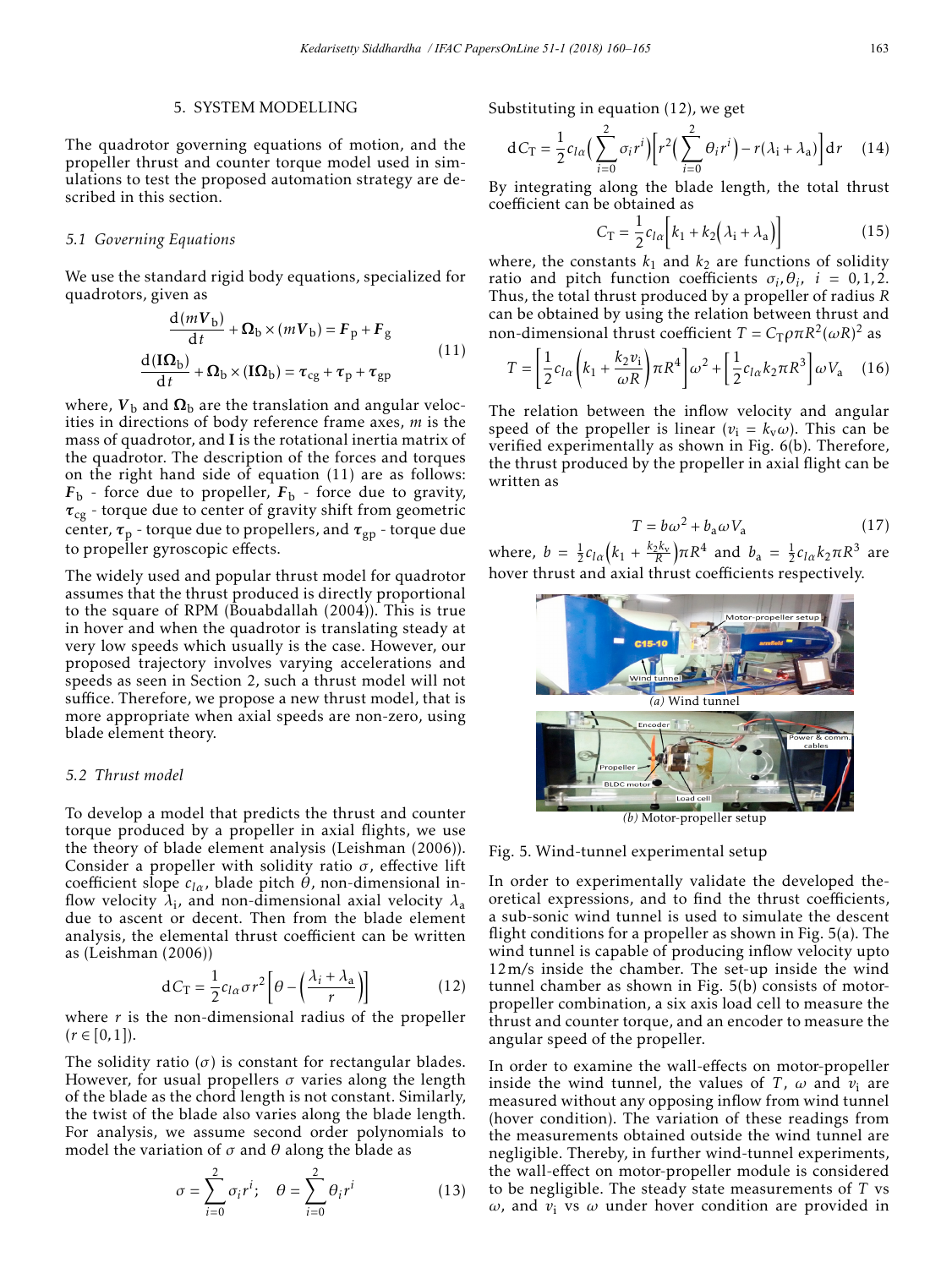

Fig. 6. Steady state thrust and inflow response of propeller at hover

Fig. 6(a) and 6(b) respectively. From the Fig. 6(b), we can observe that the relation between inflow velocity and motor angular speed is linear ( $v_i = k_v \omega$ ).



Fig. 7. Steady state thrust measurements under descent condition

To obtain thrust model coefficients (*b* and  $b_a$ ), the measurements of *T* vs *ω* for various opposing airflow velocities are recorded as shown in Fig. 7. The combination of vehicle governing equations, motor dynamics, and thrust and counter torque steady state models completes the mathematical modelling of quadrotor in axial flights. This complex non-linear model is used for simulation purposes in the sections that follow.

### 6. RESULTS

To demonstrate the efficacy of our proposed approach to generate reduced gravity using quadrotors, we perform a 6DoF simulation implementation of the suggested strategy. To validate the simulation results, preliminary (open-loop) experimental flight test results are also presented.

# *6.1 Simulation results*

The altitude, axial velocity and acceleration, and propeller angular speed simulation results for autonomous reduced gravity manoeuvre are shown in Fig. 8. In these plots, the transition in flight phase is indicated using a vertical dash line.

*Operation* In the take-off phase, the quadrotor is commanded to hover at a height of 5m. After achieving steady state (triggering criteria for phase 2), desired body acceleration of *a*<sup>23</sup> (3*.*01m*/*s2) is provided as command input. After achieving desired climb velocity  $(v_3)$ (12*.*1m*/*s), the flight transitions to reduced gravity phase. In the reduced gravity phase the commanded body ac-



Fig. 8. Simulation plots

celeration is *<sup>a</sup>*rg (−6*.*099m*/*s2), and the experienced acceleration on the quadrotor in this phase will mimic the Mars gravity. After *t*rg (4 seconds) time period of reduced gravity phase (triggering criteria for phase 4), the descent phase is commenced by providing body acceleration command of  $a_{23}$  to break the fall. The descent phase is switched to landing phase once the velocity approaches near to zero.

*Analysis* In order to maintain a constant acceleration in phases 2,3 and 4, the angular speed of the rotor is varied such that a constant thrust is achieved. In climb phase (refer rotor angular speed plot in Fig. 8), as the axial airflow increases, the angular speed of the propeller is increased such that a constant acceleration is produced. This is because in ascent the thrust produced by the propeller decreases when compared to the thrust produced in hover condition at same angular speeds. Similarly, during reduced gravity phase, as the quadrotor velocity decreases, the angular speed of the rotor also decreases to maintain constant thrust. Thus, the proposed autonomous flight strategy helps to produce a constant Mars gravity environment.

# *6.2 Flight Test Results*

*Implementation* In flight tests, a 3 phase open loop acceleration control is used to conduct preliminary reduced gravity experiments. The ascent, reduced gravity and descent are the three phases in the flight envelope. Based on the desired acceleration in each phase, BLDC motors are commanded appropriately (to produce desired thrust under hover conditions) for the calculated time interval using kinematics in Section 2. In the ascent and reduced gravity phases, the thrust command is autonomous, that is, for given time interval of each phase, desired actuation signals are provided to BLDC motors by the au